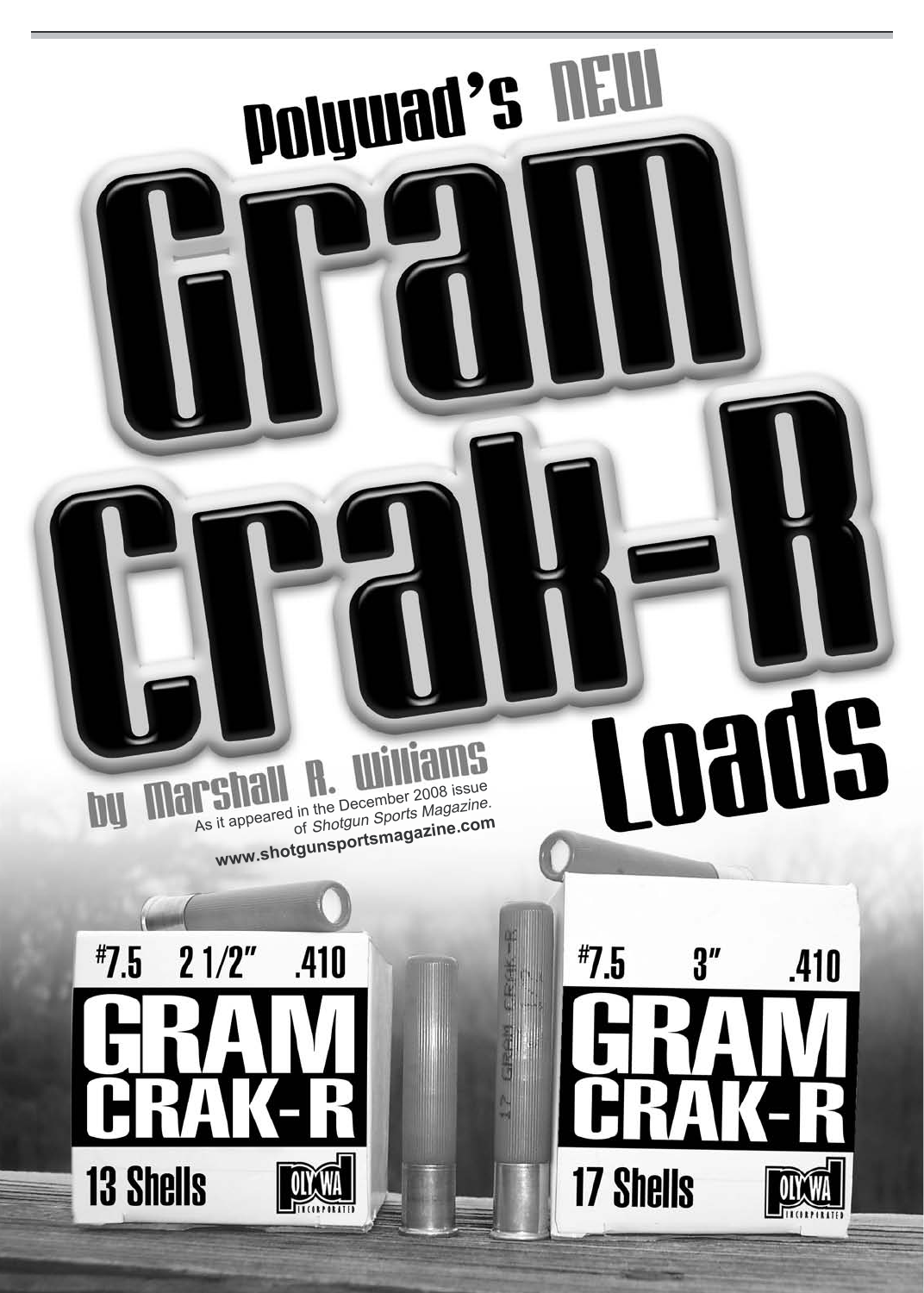first became acquainted with the name Polywad when I did some research for an article on shotgun patterns taken from tests that had appeared in the *American Rifleman* (see September 1996 "Shotgun Patterns In The American Rifleman"). The NRA has long graded patfirst became acquainted with the name Polywad when I<br>did some research for an article on shotgun patterns<br>taken from tests that had appeared in the American<br>Rifleman (see September 1996 "Shotgun Patterns In The<br>American Ri The significance of the 21.2" circle is it contains exactly onehalf the area of the 30" circle; thus, it is easy to check central thickening of different loads.

time, I never noticed a bad pattern I could attribute to the roll crimp, nor any bad patterns at all with roll-crimped shells. In passing, I would observe roll crimps require an extra component and slightly more time and effort than folded crimps. In compensation, they offer a slight but often significant advantage — they require less room than folded or pie crimps, so roll-crimped cases have slightly greater capacity.

As soon as I could get out, I went to the skeet range and tried the new .410 shells. I also took along some of my .410



Of the approximately 250 patterns I reviewed for that article, only one had an equal distribution of shot in both circles — a pattern made using a Polywad Spred-R insert (see "Know Your Wads," June 1990). At the time, I had a very tightly choked German drilling that was quite recalcitrant about opening its uncommonly tight patterns when using my usually effective post wads. I tried a package of the Spred-Rs and, *voila*, another full-choke skeet gun via load manipulation. Since then, I have been a fan of the Polywad products.

Polywad (www.polywad.com) is a small company that specializes in exploiting niche markets, such as  $2$ " and  $2\frac{1}{2}$ " shells, spreader loads and low-pressure shells for older guns. New products include door-breaching shells for Uncle Sam's military shotguns and, perhaps, a deer load for the 28 gauge in the future. Recently Jay Menefee, CEO of Polywad, and I discussed one of his newer smallbore products, an unusual shotgun shell called a "Gram Crak-R." Naturally, he praised it lavishly; naturally, I expressed a certain reserve, so he invited me to try a couple boxes.

Aday or two later, a small package showed up at my house containing a couple boxes of interesting .410-bore and 28 gauge shells. The .410s came in plain white boxes marked "Samples, 13 GRAM CRAK-R, #7<sup>1</sup> ∕2, 2<sup>1</sup> ∕2" .410." The 3" .410s were also in plain white boxes marked similarly, but the shot charge was 17 grams. The 28-gauge Gram Crak-Rs came in a plastic bag. Unfortunately, at that time, I found myself in the embarrassing situation of not owning a 28- gauge gun, a shortcoming I was soon to remedy. I did not shoot the 28s on my first outing but noted they were good- looking examples of modern  $2\frac{3}{4}$ " plastic shotgun shells with folded crimps.

Both lengths of .410s used roll crimps and the same red plastic shell. Roll crimps are still seen on .410 shotgun shells. I like them and have shot many thousands of roll-crimped shells, both factory and handloads, in both .410 and 12 gauge. Contrary to the folklore and advertising of another

skeet reloads with ½-ounce of No. 9s. The Gram Crak-Rs were loaded with No.  $7\frac{1}{2}$  shot. Since  $7\frac{1}{2}$ s have about 60% fewer pellets than shells loaded with 9s, the patterns were noticeably sparser. For comparison and just because they were handy, I also took along a box of Rio 3" shells loaded with  $\frac{11}{16}$ -ounce of 8s.

I had not been shooting skeet well (not enough practice), so I was not optimistic about the results. I was surprised. Using a pretty, little Beretta 687 EL Gold Pigeon .410 with

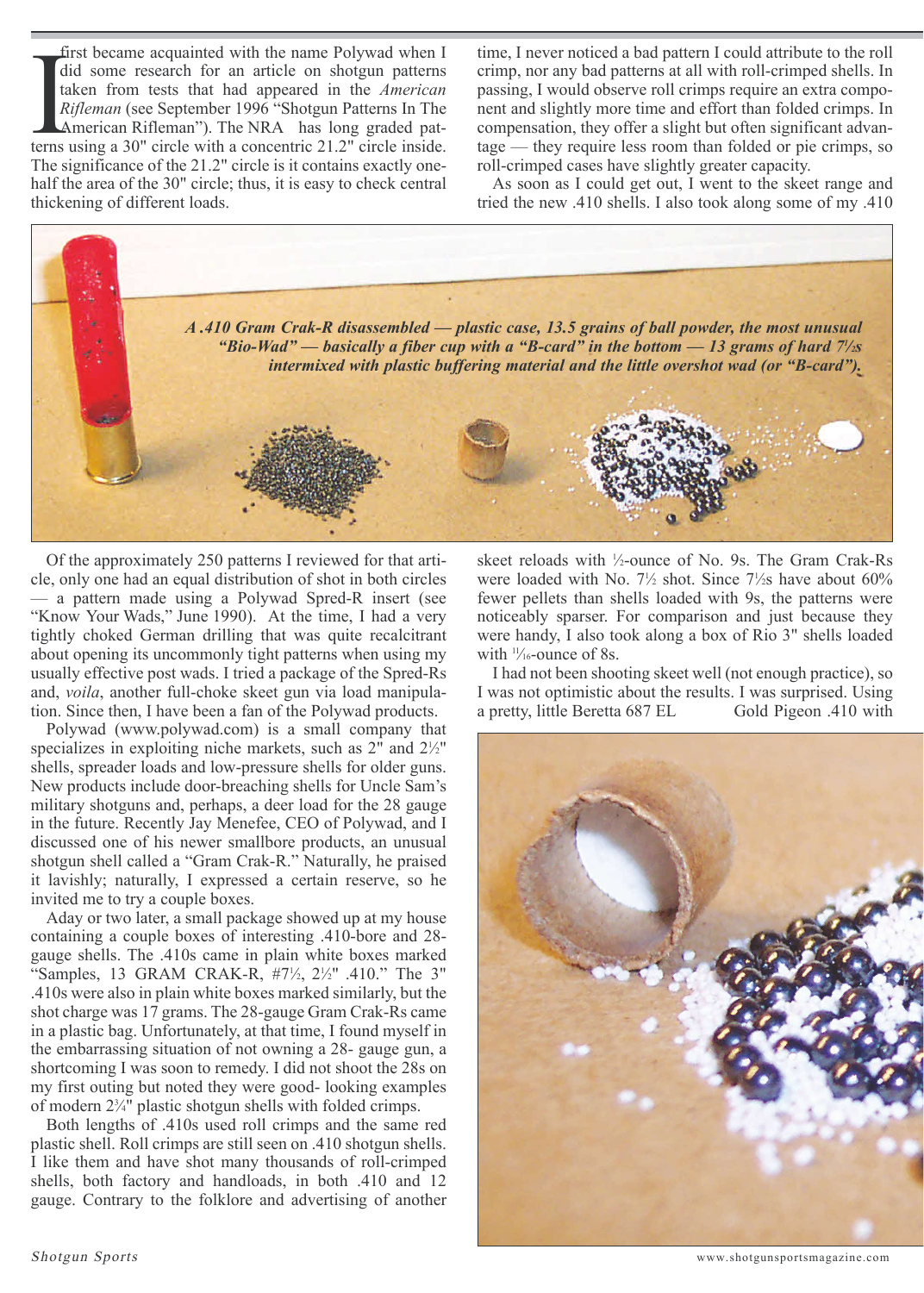Skeet and Improved Cylinder chokes, I shot my best round of the day with the  $2\frac{1}{2}$ " Gram Crak-Rs, beating my old, reliable handload with <sup>1</sup>⁄2-ounce of 9s by a single target.

Not long after that outing, I obtained a pair of Remington's smallbore 870 Wingmasters, one in .410 bore with fixed Modified choke and the other in 28 gauge with Rem-chokes. When I had a chance to go skeet shooting, I took both guns along with Gram Crak-R shells in both gauges. In order to permit some sort of reasonable comparison, I also took along a 12-gauge Browning BPS with a Skeet tube. This time, I shot more consistently than on the previous outing and got a 23x25 with each gun. I shoot skeet so infrequently my swing is always a bit jumpy, so I felt the Gram Crak-Rs did very well. Also, since my shells were loaded with shot larger than 9s — 7½ in both Gram Crak-R loads and 8s in my 12-gauge loads — the breaks were extremely positive. In fact, the 28-gauge shells seemed to hit targets as hard as the 12 gauge. It just pulverized targets and left me thinking this shell would be ideal for bird hunting, especially in pastures where plastic wads might cause a problem for the cows. (More on the wads later.)

I never pattern a load before I shoot it on targets — too much potential for psychological problems, I believe — but I later patterned the Gram Crak-Rs with the little Beretta. I used a Cylinder and Full choke tube to see whether either end of the choke spectrum would make a noticeable difference. For comparison, I also patterned some Federal 21/2" factory shells loaded with  $\frac{1}{2}$ -ounce of 7 $\frac{1}{2}$ s and the conventional plastic shotcup. All patterns were just about what one should expect, and nothing jumped out and grabbed my attention.

I disassembled one shell to see what was inside. The overshot wad was a plain, white-cardboard wad approximately .028" thick. The payload consisted of hard 7<sup>1</sup> ∕2s integrated with a buffer material consisting of tiny plastic spheres. Buffers have been around for a long time but usually see regular use only in big-bore shells of either premium buckshot or lead-shot turkey loads, uses requiring close patterns of large shot. The object of the buffer material is to ensure shot stays rounder and flies straighter. It does this by preventing the pellets from being squeezed into funny shapes by rubbing together under the extreme pressures that occur in a .410 chamber. The buffer surrounds the shot and fills all the interstices between pellets with a material that does not compress easily and, so, pads the shot. Applying buffer to small shot is not entirely new, but neither is it a common practice. It also adds a step to the loading process.

The total weight of shot and buffer was approximately 214 grains, which is very near ½-ounce. I did not try to separate the shot from the buffer, so I cannot say how much of that weight was buffer, but it couldn't be much. The box and advertising said it held 13 grams of shot, which is about 197 grains, so my guess is the buffer made up the rest.

The component Polywad calls its "BioWad" deserves special attention. I have never seen anything like it, and I have seen one or two things in my life. Basically, it is a short, cupshaped bit of thin (less than .030" thick) fiber material that looked a lot like cardboard but wasn't. The whole thing was about .4" long and formed a perfect hollow cup. The bottom was reinforced by what looked like one thin overshot wad but may have been two. The actual thickness of the material in the bottom, the material separating the shot from the powder, was no more than .10". The bottom of the BioWad was rounded off on the edges, exactly the opposite of the cupped overpowder section of a typical plastic .410 shotcup.

The powder charge was 13.5 grains of a fine-grained ball powder. While I normally would not speculate what an unknown powder might be, this one probably would not be hard to guess. The primer was a common 209 shotgun primer with copper battery cup. The case consisted of a lightly ribbed red-plastic tube with a separate red-plastic basewad. The basewad was the same color as the case and, at first glance, I thought the case was one-piece. The brass-